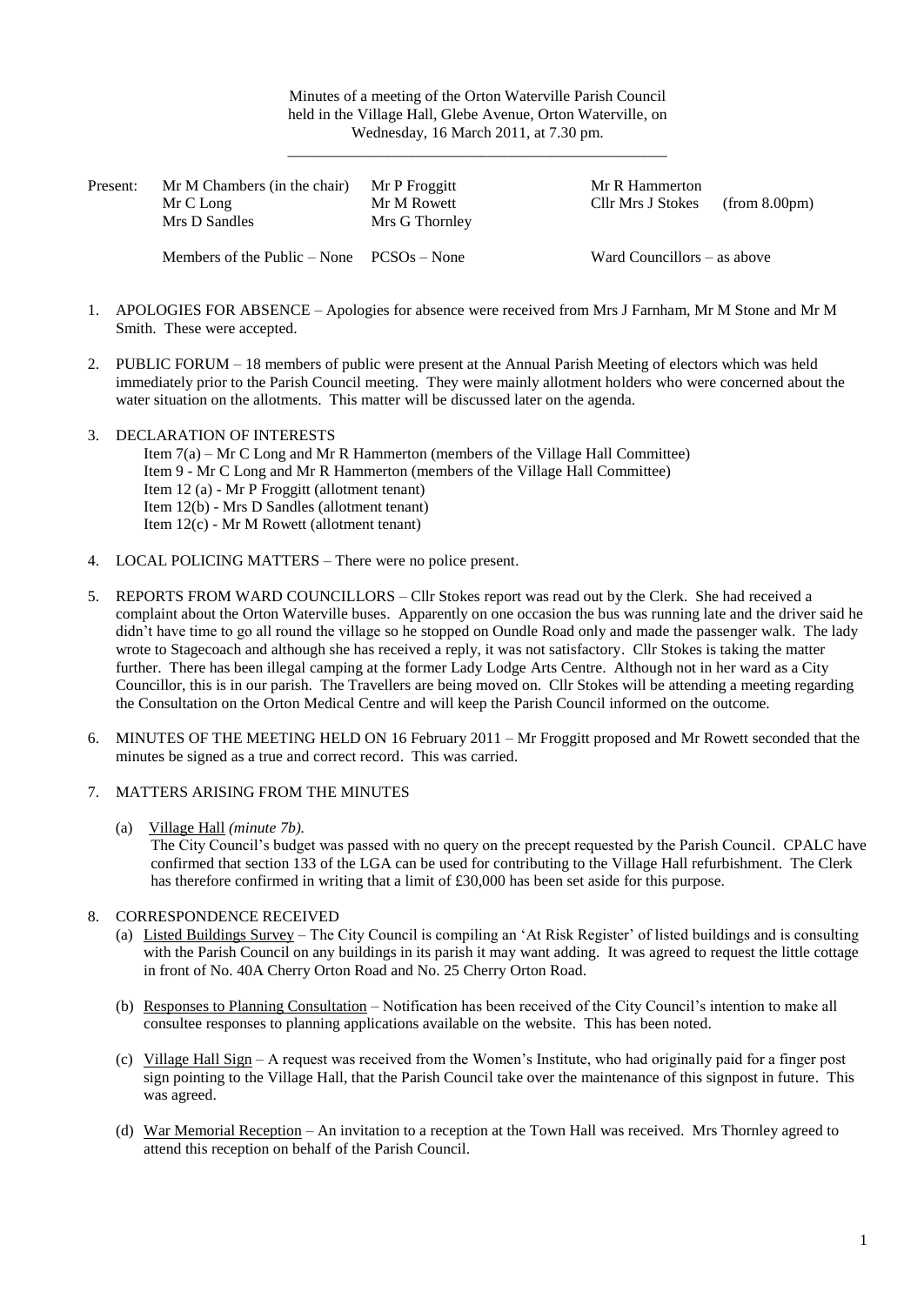## 9. QUEEN'S DIAMOND JUBILEE

It was agreed to commemorate the Queen's Diamond Jubilee which falls in 2012. Mr Chambers proposed and Mr Rowett seconded that a new signpost at the cross roads in Orton Waterville, topped with a commemoration plaque, be considered and investigated.

## 10. ELECTIONS

It has been confirmed by the City Council that the Orton Waterville Parish Council will have elections on Thursday 5 May 2011. Nomination forms can be obtained from the Parish Clerk or from the Town Hall. Closing date for the receipt of nominations is noon on Monday 4 April. Two parish councillors who have been representing Orton Wistow have declared that they will not be standing again, and there are still two seats to be filled in Orton Goldhay East.

## 11. BURIAL GROUND

- (a) Beebys have now collected the plaque to be attached to the bench seat.
- (b) The contract with Beebys includes the replacement of any dead plants. It was agreed that the Chairman and Vice-Chairman will inspect the site in due course to monitor this work.
- (c) The installation of a Desk type memorial will take place on 22 March 2011.

## 12. ALLOTMENTS

- (a) Wyman Way Landplan have confirmed that the planned installation of a stand pipe at Wyman Way is an enclosed one with a lockable steel casing. Landplan have also agreed that they have not sprayed the correct amount of area and will remedy this. A plan of the new allotments has been drawn by Mr Froggitt and agreed. The Clerk will renumber the allotments to accommodate these new plots.
- (b) Cherry Orton Road Following consultation with the public regarding water on the allotments, the Parish Council has agreed to replace all the taps. However, due to the fact that some tenants are leaving their hosepipes on all the time, the Parish Council has agreed to replace the turn taps with push down ones. The Clerk agreed to obtain another quotation for this work. To deter these from being stolen, they will be removed during the winter when the water is turned off. To increase security, new locks will be purchased and the combination number changed. Tenants will be notified of the new number and instructed to close the gates on entering and leaving and to keep the gates locked even when on site. These measures will apply to the Gostwick site as well. Mrs Sandles had inspected the boundary of the Cherry Orton Road site and identified a possible breach of entry. Mr Froggitt agreed to attend to the breach.
- (c) Gostwick As well as the replacement of all the taps (as in Cherry Orton Road) the Clerk reported that an archaeological survey had been carried out by the City Council.

## 13. FINANCE AND ADMINISTRATION

| The following payments were authorised<br>(a) |           |
|-----------------------------------------------|-----------|
| Beebys (cemetery maintenance)                 | £273.00   |
| Village Hall (annual hire charge)             | £200.00   |
| Computer Surgery (technical assistance)       | £91.00    |
| L Garfield (repair to bus shelter)            | £56.40    |
| PCC (grass cutting and play area maintenance) | £1,550.17 |
| HM Revenue & Customs (Tax $&$ NI)             | 193.27    |
| Clerk's salary                                | 620.45    |
| (b)<br>Income received to date                |           |
| <b>Bank Interest</b>                          | £0.52     |

## 14. PLANNING MATTERS

(a) Applications received 11/00238/FUL Extension at 4 Waterville Gardens, Orton Waterville No objection 11/00209/FUL Cycle Shelters at the Environment Agency, Orton Goldhay No objection 11/00234/CTR Fell tree at Pembroke House, 19 Cherry Orton Road, Orton Waterville No objection 11/00173/FUL Extension to garage at 10 Cherry Orton Road, Orton Waterville No objection 11/00172/LBC Listed building consent to decoration at 10 Cherry Orton Road, Orton Waterville No objection